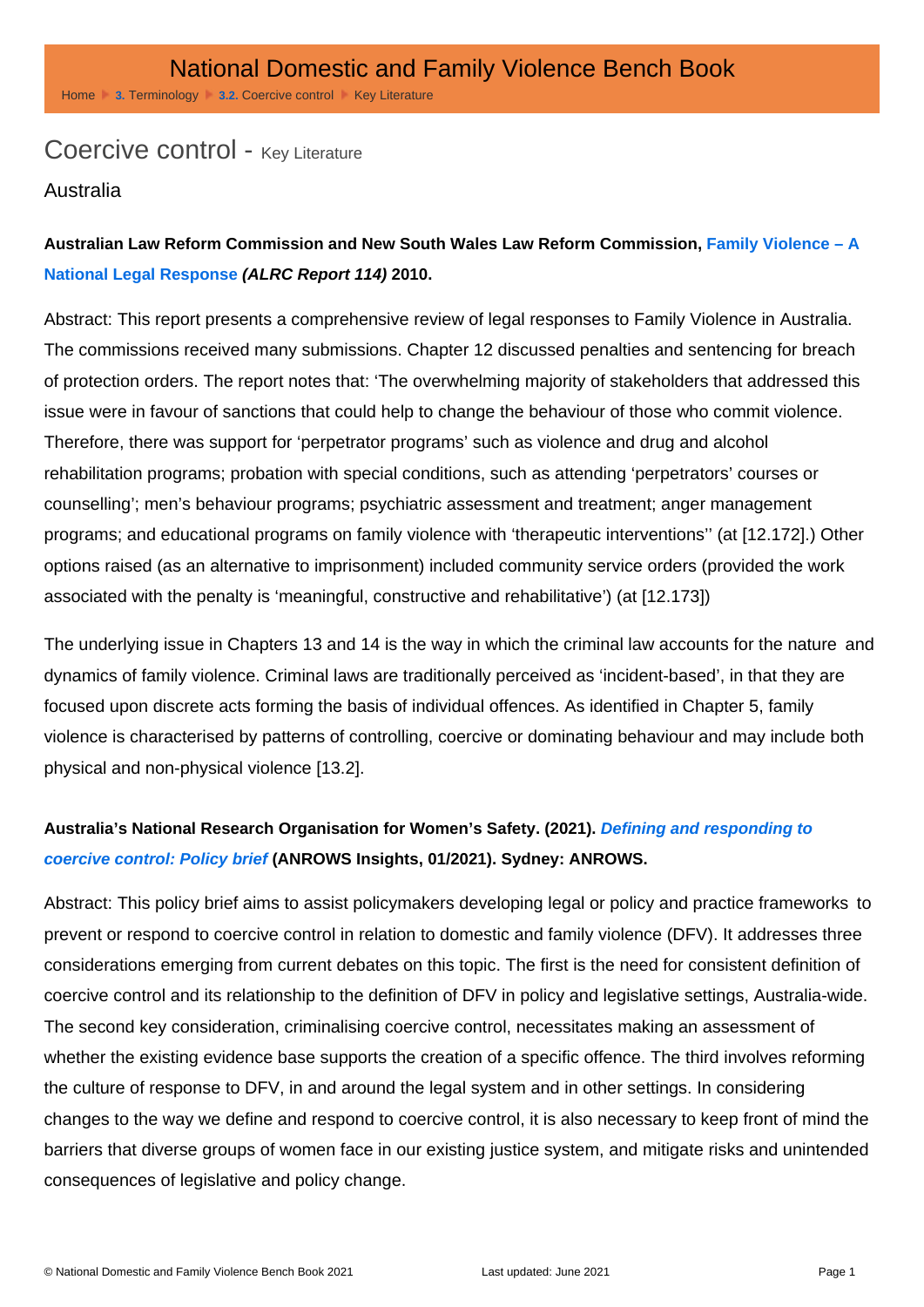Bagshaw, Dale et al, ['The effect of family violence on post-separation parenting arrangements The](https://aifs.gov.au/publications/family-matters/issue-86/effect-family-violence-post-separation-parenting-arrangements)  [experiences and views of children and adults from families who separated post-1995 and post-2006'](https://aifs.gov.au/publications/family-matters/issue-86/effect-family-violence-post-separation-parenting-arrangements) [2011] (86) Family Matters 49.

This article reports on the findings from the analysis of data from two national online surveys (one for adults and one for children), which collected quantitative data and also allowed for qualitative comments about family violence and its impact on parenting and parenting arrangements. The study included adults and children who had separated after 1995 and after the introduction of the Family Law (Shared Parental Responsibility) Amendment Act (Cth) in 2006. The researchers gained the views of a total of 1,153 adults (90%) and children (10%).

Many adults felt dissatisfied with service providers' acknowledgement and appreciation of the impact of family violence on adult and child victims. Adults were most dissatisfied with services for decision-making regarding planning for their children's care post-separation. Their concern for their children's safety was supported by children's own reports.

See in particular at p 53 – 'Some women felt powerless over arrangements to share care of the children with the fathers and felt they had been pressured into unfair agreements. For example, one woman who used services before the 2006 reforms said: 'The power he held over me during the relationship continued afterwards in regard to parenting arrangements and finances'. See also at p 55 where reports of confusion about the meaning of 'equal shared parental responsibility' are discussed.

Boxall H & Morgan A 2021. [Experiences of coercive control among Australian women](https://www.aic.gov.au/publications/sb/sb30) . Statistical Bulletin no. 30. Canberra: Australian Institute of Criminology.

Abstract: Awareness of coercive control within the context of abusive intimate relationships is greater than ever before in Australia. However, there is limited research examining the different patterns and characteristics of abuse, particularly among large Australian samples.

This study examines the characteristics of violence and abuse reported by 1,023 Australian women who had recently experienced coercive control by their current or former partner. The most frequently reported behaviours were jealousy and suspicion of friends, constant insults, monitoring of movements and financial abuse. Over half of the respondents also reported experiencing physical forms of abuse (54%), including severe forms such as non-fatal strangulation (27%). One in three of these women also reported experiencing sexual violence during the survey period (30%). Women were much more likely to seek advice or support when they had also experienced physical or sexual forms of abuse.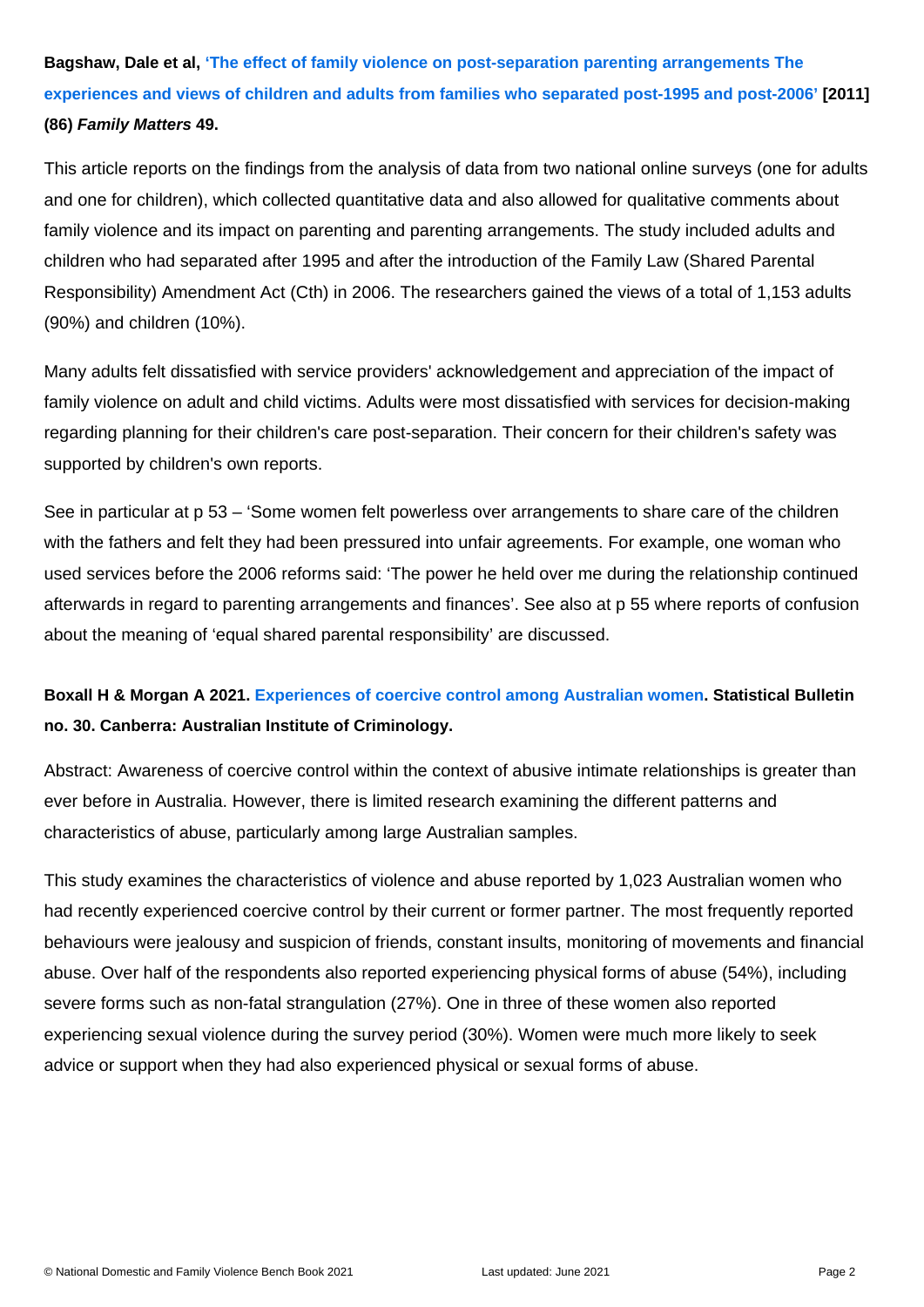Boxall H & Morgan A 2021. [Who is most at risk of physical and sexual partner violence and coercive](https://www.aic.gov.au/publications/tandi/tandi618)  [control during the COVID-19 pandemic?](https://www.aic.gov.au/publications/tandi/tandi618) . Trends & issues in crime and criminal justice no. 618. Canberra: Australian Institute of Criminology.

Abstract: In this study, data was analysed from a survey of Australian women (n=9,284) to identify women at the highest risk of physical and sexual violence and coercive control during the early stages of the COVID-19 pandemic.

Logistic regression modelling identified that specific groups of women were more likely than the general population to have experienced physical and sexual violence in the past three months. These were Aboriginal and Torres Strait Islander women, women aged 18–24, women with a restrictive health condition, pregnant women and women in financial stress. Similar results were identified for coercive control, and the co-occurrence of both physical/sexual violence and coercive control.

These results show that domestic violence during the early stages of the COVID-19 pandemic was not evenly distributed across the Australian community, but more likely to occur among particular groups.

Bruton, Crystal and Danielle Tyson, 'Leaving Violent Men: A Study of Women's Experiences of Separation in Victoria, Australia' (2017) Australian & New Zealand Journal of Criminology .

This article explores women's experiences of leaving abusive relationships and seeks to combat assumptions about the nature of such relationships through in-depth interviews with 12 women who had separated from their male intimate partners (p 5). While separation is broadly recognised as a key time for increased risk of violence towards women and their children (p 1), studies demonstrate that most people believe women are able to leave violent relationships, and do not understand why they might stay (p 2). Such views place the responsibility for ending the violence on women, but in reality, these relationships often include complex circumstances, and the 'stay/leave binary' is rarely applicable (p 2). The results indicate that women's experiences of coercive control significantly affected their decision-making in the context of separation (p 6):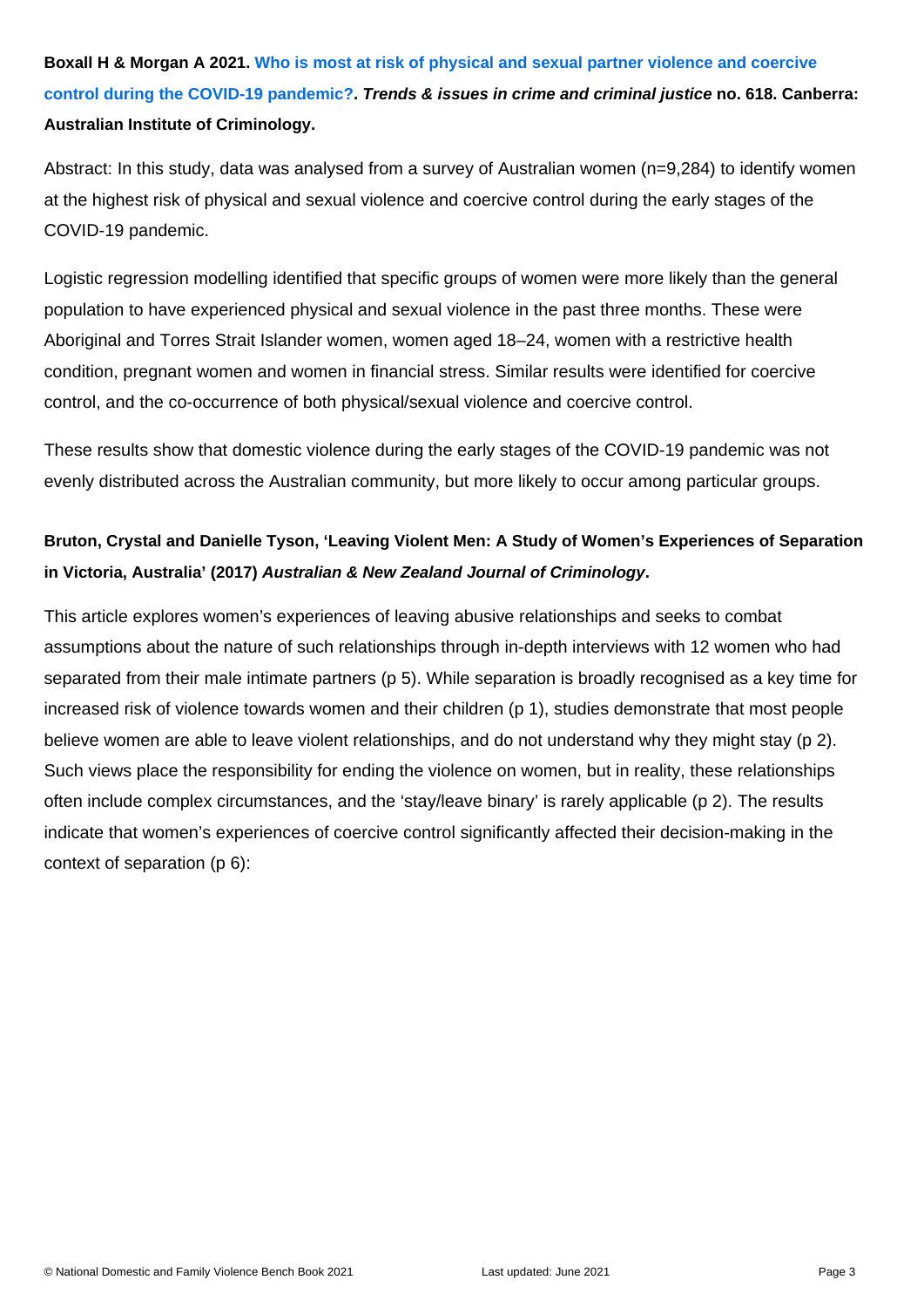Many women feared leaving because they were aware that separation may provoke retaliatory violence, with some experiencing an escalation of abusive behaviour when they attempted to leave (p 7);

Many women were motivated to leave the relationship in order to protect their children, especially where violence became directed towards the children (p 8);

Women's attempts to leave their relationships were often hindered by their partner's control over their finances (p 9); and

Women adopted strategies to manage their safety both during and following separation (pp 9-10), and many women experienced escalating violence after separation (pp 11-12).

Council of Australian Governments. (2019). [Fourth action plan: National plan to reduce violence against](https://www.dss.gov.au/women-publications-articles-reducing-violence/fourth-action-plan)  [women and their children 2010-2022](https://www.dss.gov.au/women-publications-articles-reducing-violence/fourth-action-plan) . Canberra, Commonwealth of Australia.

The Council of Australian Governments' "Fourth action plan: National plan to reduce violence against women and their children 2010-2022" explains IPV as a pattern of behavior involving a perpetrator's exercise of control over the victim with perpetrators employing a wide range of abusive tactics to control a victim's life.

Domestic and Family Violence Death Review and Advisory Board (Qld), [2018–19 Annual Report](https://www.courts.qld.gov.au/__data/assets/pdf_file/0006/630159/domestic-and-family-violence-death-review-and-advisory-board-annual-report-2018-19.pdf) , 2019, Queensland Government.

Includes detail on domestic and family violence related deaths referred to the Coroner. Useful information about how domestic violence-related suicides are recorded in Queensland.

Douglas, H. Women, Intimate Partner Violence and the Law (2021; OUP).

Abstract: This text explores the results of an interview study involving interviews with 65 women who had experienced domestic and family violence over three years. See chapter 3: Most women reported that the most difficult form of abuse they dealt with were forms of non-physical abuse, especially emotional abuse. Many women identified that non-physical abuse deeply impacted on their sense of self and freedom, and that it continued to affect them for years. Other forms of non-physical abuse that were also highlighted by the women included abusive tactics targeting their role as a mother, isolation within the relationship, financial abuse. The women in the study highlighted the particular impacts of non-physical forms of abuse, including isolation, financial abuse and threats about their visas, for women from culturally and linguistically diverse backgrounds especially those women with insecure visa status.

Douglas H. [Legal systems abuse and coercive control](https://journals.sagepub.com/doi/abs/10.1177/1748895817728380) . Criminology & Criminal Justice . 2018;18(1):84-99. Abstract: This article considers how legal engagement can be an opportunity to exercise coercive control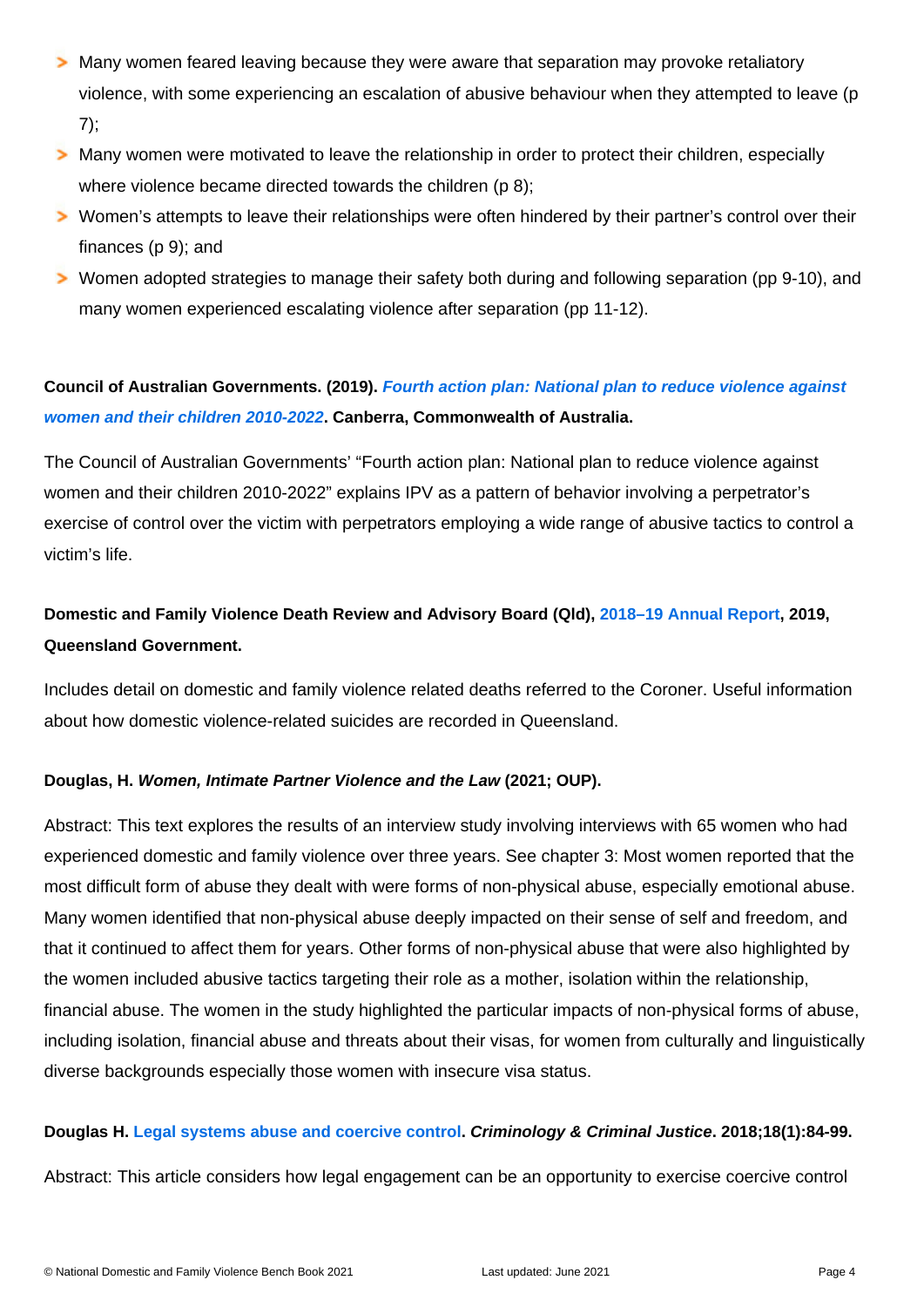over a former intimate partner. Drawing on interviews with 65 women who engaged with the legal system as a result of violence in their intimate relationships, this article explores how women's engagement with the legal system is frequently experienced as an extension of an intimate partner's coercive control. It builds on existing research showing how legal processes provide an opportunity for perpetrators to continue and even expand their repertoire of coercive and controlling behaviours post-separation. I refer to this as legal systems abuse. This article explores women's reported experiences and considers how expectations of equality of access to justice and fair hearing; concepts that underpin legal processes, can be reconciled with legal engagements that seek to end coercive and controlling behaviours. The article concludes that improved understanding of domestic and family violence as coercive control by legal actors may help to circumvent the opportunities for legal systems abuse.

Joint Select Committee on Coercive Control, [Coercive control in domestic relationships](https://www.parliament.nsw.gov.au/ladocs/inquiries/2626/Report - coercive control in domestic relationships.pdf) . Report 1/57–June 2021, Parliament of New South Wales.

The report of the Joint Select Committee on Coercive Control found that "NSW laws do not respond well to coercive control as a type of abuse, and there is poor understanding of it in our community." The Inquiry sought to identify better ways to respond to coercive control across the New South Wales community.

Chapter 2, "What is coercive control", summarises coercive control:

Coercive control is a pattern of abuse that degrades, humiliates and isolates victims, and takes away their freedom and autonomy. It has severe psychological impacts on victims. While it does not always involve physical violence, it is a common factor in intimate partner homicides.

This chapter highlights the findings of the New South Wales Death Review Team that in 99% of intimate partner homicides from March 2008 to June 2016 'the relationship between the domestic violence victim and the domestic violence abuser was characterised by the abuser's use of coercive and controlling behaviours towards the victim. In each of these cases the domestic violence abuser (all male) perpetrated various forms of abuse against the victim, including psychological abuse and emotional abuse.'

The chapter acknowledges the evidence of the NSW Office of the Director of Public Prosecutions that 'many people have great difficulty recognising … behaviour that constitutes coercive control.' It also highlights different ways abusers may exploit the individual cultural and personal characteristics of victims to abuse and control them. It also highlights the impacts of coercive control, including case studies of the impacts of psychological abuse, economic abuse, isolation and financial dependence and using temporary visa status to control victims.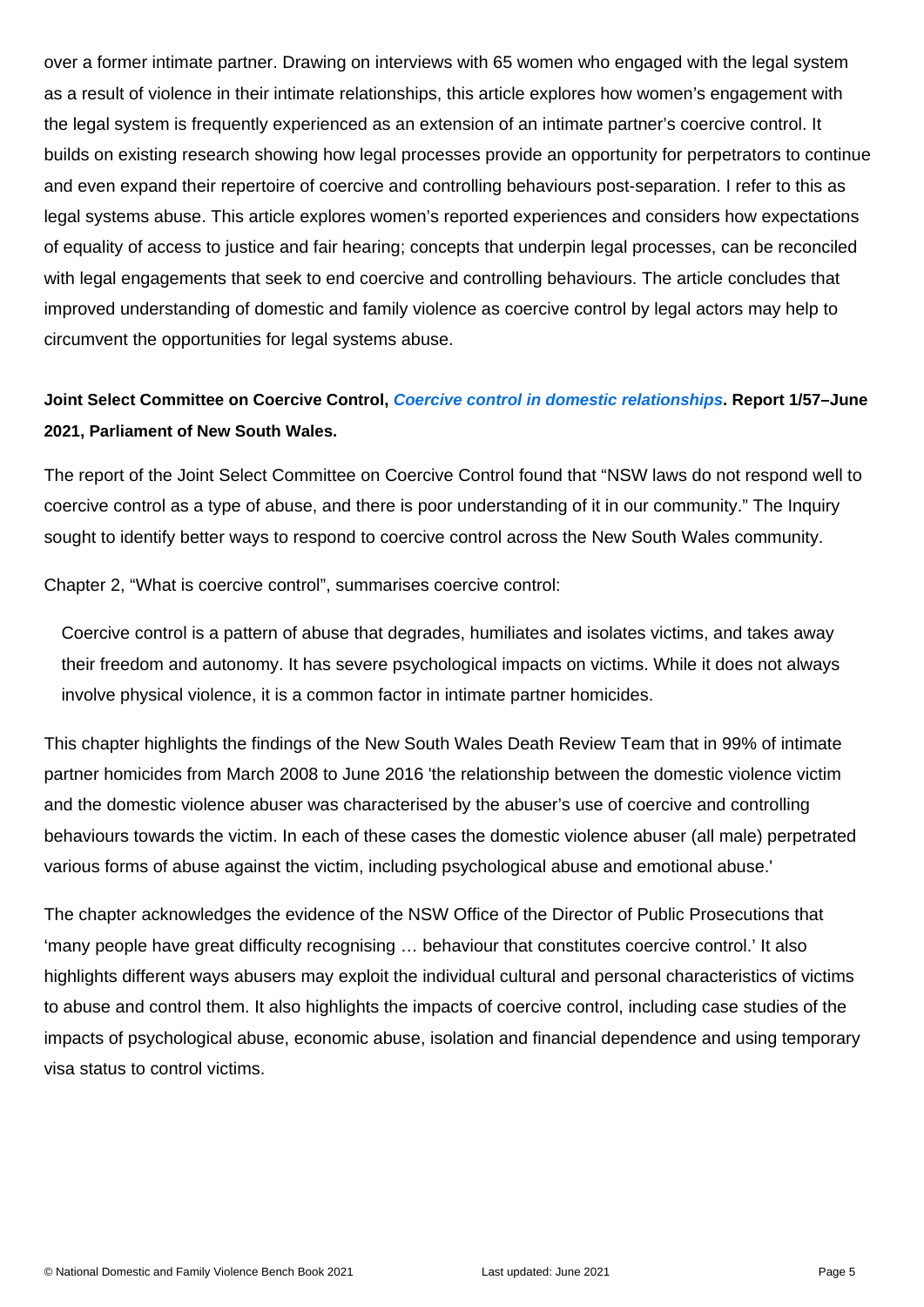Abstract: This in-house project was conducted by ANROWS. It aimed to support the effective identification of the "person most in need of protection" in cases where there is some ambiguity about who perpetrated domestic violence and abuse.

The research responded to a recommendation of the Queensland Domestic Violence Death Review and Advisory Board in its 2016-17 Annual Report. The Advisory Board reported that in just under half (44.4%) of all cases of female deaths subject to the review, the woman had been identified as a respondent to a domestic and family violence (DFV) protection order on at least one occasion. Further, in nearly all of the DFV-related deaths of Aboriginal people, the deceased had been recorded as both respondent and aggrieved prior to their death (p. 82). The Board's report recommended research to identify how best to respond to the person most in need of protection where there are mutual allegations of violence and abuse (Recommendation 16).

Responding to that recommendation, the research used a mixed methods approach. This included a national analysis of statistical data (domestic violence order applications, police-issued orders and related criminal charges) and a national desktop review of existing legislative and police requirements and guidance on identifying the DFV victim or perpetrator. The project also involved an in-depth case study of Queensland as a state that has already incorporated the concept of the person most in need of protection into legislation.

The final report emphasises the need for improved guidance for police on identifying patterns of coercive control, and guidance for magistrates on how and when they can dismiss inappropriate applications and/or orders. It recommends clarifying processes of decision-making and accountability between police and the courts as a way of addressing the current ambiguity surrounding responsibility for the determination of the person most in need of protection.

NSW Domestic Violence Death Review Team, [Report 2017-2019](https://coroners.nsw.gov.au/content/dam/dcj/ctsd/coronerscourt/documents/reports/2017-2019_DVDRT_Report.pdf) , 2020, NSW Government.

Includes detail on deaths referred to the Coroner, drawing on both data analysis and in-depth case analyses. Useful information about how domestic violence-related homicides and suicides are recorded in NSW.

Victorian Systemic Review of Family Violence Deaths, [Family Violence Related Homicides, 1 January 2011-](https://www.coronerscourt.vic.gov.au/sites/default/files/2020-06/VSRFVD Report 2011 - 2015 - FINAL - June 2020.pdf) [31 December 2015](https://www.coronerscourt.vic.gov.au/sites/default/files/2020-06/VSRFVD Report 2011 - 2015 - FINAL - June 2020.pdf) , June 2020, Coroner's Court of Victoria.

Includes detail on domestic and family violence deaths referred to the Coroner.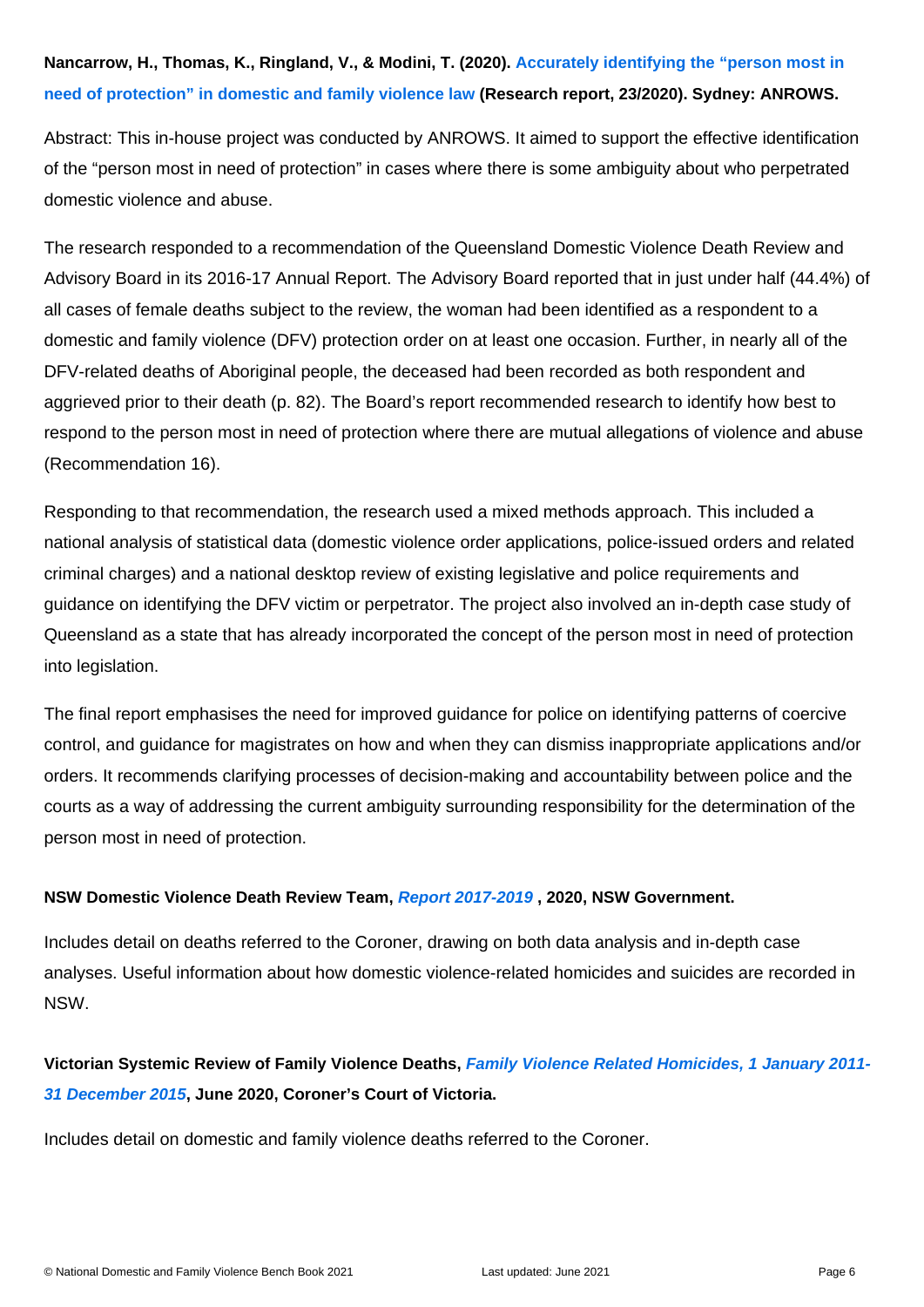#### International

Bonomi, A.E., Martin, D. [Domestic Abusers: Expert Triangulators, New Victim Advocacy Models to Buffer](https://link.springer.com/content/pdf/10.1007/s10896-020-00156-2.pdf)  [Against It](https://link.springer.com/content/pdf/10.1007/s10896-020-00156-2.pdf) . J Fam Viol 36, 383–388 (2021). https://doi.org/10.1007/s10896-020-00156-2.

Domestic abuse continues when abusers are behind bars, through voice or video calling or writing to victims from jail. New, emerging models of system response demonstrate that timely, competent, readily available professional advocacy services and options—delivered through electronic pathways—can buffer against this form of abuse. This research uses case examples to illustrate how detained abusers manipulate and tamper with their victim, along with successful interventions by victim advocates via text message.

L. Kevin Hamberger, Sadie E. Larsen, Amy Lehrner, [Coercive control in intimate partner violence,](https://www.sciencedirect.com/science/article/pii/S1359178917300940)  [Aggression and Violent Behavior](https://www.sciencedirect.com/science/article/pii/S1359178917300940) , Volume 37, 2017, Pages 1-11, ISSN 1359-1789.

Abstract: The construct of coercive control has been central to many conceptualizations of intimate partner violence (IPV), yet there is widespread inconsistency in the literature regarding how this construct is defined and measured. This article provides a comprehensive literature review on coercive control in regards to conceptualizations, definitions, operationalization, and measurement; and attempts to provide a synthesis and recommendations for future research. A summary and critique of measures used to assess coercive control in IPV is provided. At least three facets of coercive control are identified: 1) intentionality or goal orientation in the abuser (versus motivation), 2) a negative perception of the controlling behavior by the victim, and 3) the ability of the abuser to obtain control through the deployment of a credible threat. Measurement challenges and opportunities posed by such a multifaceted definition are discussed.

# Katz, E (2016) [Beyond the Physical Incident Model: How Children Living with Domestic Violence are](https://www.researchgate.net/publication/281633706_Beyond_the_Physical_Incident_Model_How_Children_Living_with_Domestic_Violence_are_Harmed_By_and_Resist_Regimes_of_Coercive_Control)  [Harmed By and Resist Regimes of Coercive Control](https://www.researchgate.net/publication/281633706_Beyond_the_Physical_Incident_Model_How_Children_Living_with_Domestic_Violence_are_Harmed_By_and_Resist_Regimes_of_Coercive_Control) , Child Abuse Review Vol. 25, 46-59.

Abstract: This article begins to build knowledge of how non-violent coercive controlling behaviours can be central to children's experiences of domestic violence. It considers how children can be harmed by, and resist, coercive controlling tactics perpetrated by their father/father-figure against their mother. Already, we know much about how women/mothers experience non-physical forms of domestic violence, including psychological/emotional/verbal and financial abuse, isolation, and monitoring of their activities. However, this knowledge has not yet reached most children and domestic violence research, which tends to focus on children's exposure to physical violence. In this qualitative study, 30 participants from the UK, 15 mothers and 15 of their children (most aged 10-14) who had separated from domestic violence perpetrators, participated in semi-structured interviews. All participants were living in the community. Using the 'Framework' approach to thematically analyse the data, findings indicated that perpetrators'/fathers' coercive control often prevented children from spending time with mothers and grandparents, visiting other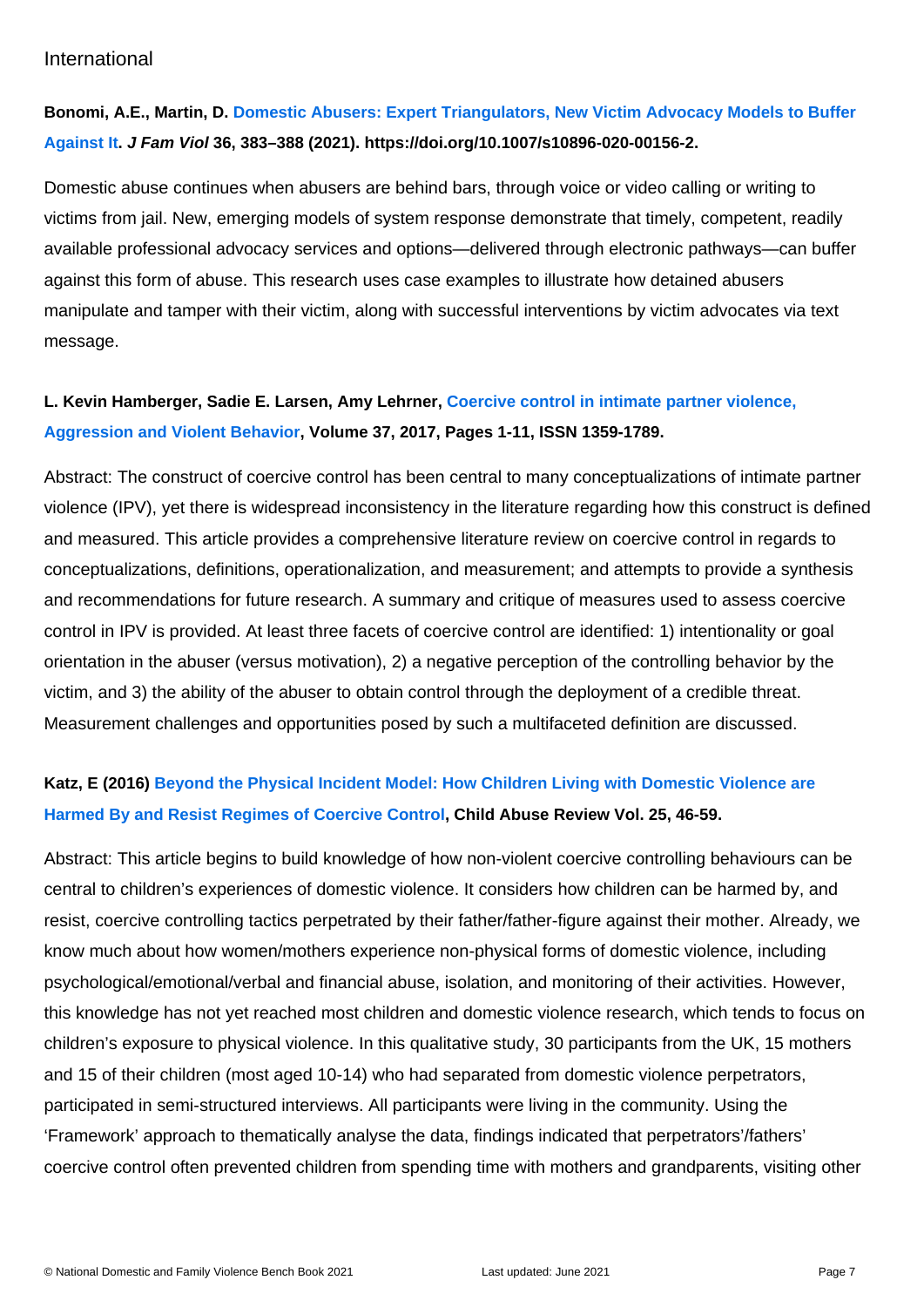children's houses, and engaging in extra-curricular activities. These non-violent behaviours from perpetrators/fathers placed children in isolated, disempowering and constrained worlds which could hamper children's resilience and development and contribute to emotional/behavioural problems. Implications for practice and the need to empower children in these circumstances are discussed.

# Katz, E., Nikupeteri, A., & Laitinen, M., ['When Coercive Control Continues to Harm Children: Post-](https://onlinelibrary.wiley.com/doi/full/10.1002/car.2611)[Separation Fathering, Stalking and Domestic Violence'](https://onlinelibrary.wiley.com/doi/full/10.1002/car.2611) (2020) Child Abuse Review .

Abstract: This article highlights how domestic violence perpetrators can use coercive control against their children after their ex-partner has separated from them. It provides insights into how children experience coercive control post-separation by drawing from two data sets: one from the UK and one from Finland. The data comprised narratives of 29 children and young people aged from 4 to 21 years old. Three overarching themes arose from the data: 1) dangerous fathering that made children frightened and unsafe; 2) 'admirable' fathering, where fathers/father figures appeared as 'caring', 'concerned', 'indulgent' and/or 'vulnerable-victims'; and 3) omnipresent fathering that continually constrained children's lives. Dangerous fathering made children's lives frightening, constrained and unpredictable. Admirable fathering was found to be a powerful tool of control when combined with dangerous fathering, because admirable fathering increased father-child emotional bonds and could make children want to see/live with their fathers, whilst dangerous fathering simultaneously made them fearful of him. Admirable fathering was typically aimed at professionals and wider communities, and could occur alongside fathers/father figures stalking, harassing and/or attacking ex-partners and children when they were not in the public eye. Perpetrators aimed to portray themselves as 'caring', 'concerned', 'indulgent' and/or 'vulnerable-victim' fathers, and to make their ex-partners seem like perpetrators or deficient mothers. Perpetrators disguised their use of coercive control tactics as 'admirable' behaviour. With respect to omnipresent fathering, children were fearful that their father/father figure could appear at any time to attack, harass, manipulate, upset or kidnap them or their mothers. This behaviour led to some children continuously monitoring their surroundings as a protective strategy. Fathers/father figures were able to maintain some degree of control, domination and emotional power over children even when they were not physically present. The article suggests that robust measures are necessary to prevent coercive control perpetrating fathers/father figures from using father-child relationships to continue exerting coercive control on children and ex-partners.

# Kelly, Liz; Nicola Sharp and Renate Klein Finding the Costs of Freedom How women and children rebuild [their lives after domestic violence](http://repository.londonmet.ac.uk/1483/) 2014, Solace Woman's Aid.

See especially pages 11-12 where the authors draw on Evan Stark's research to explain the concept of coercive control. 'The concept of coercive control recognises that it is the everydayness of living with unpredictability which saps women's energy, depletes their sense of self and isolates them from others: it decreases their 'space for action'… intimate partner violence is rarely a single incident but a pattern of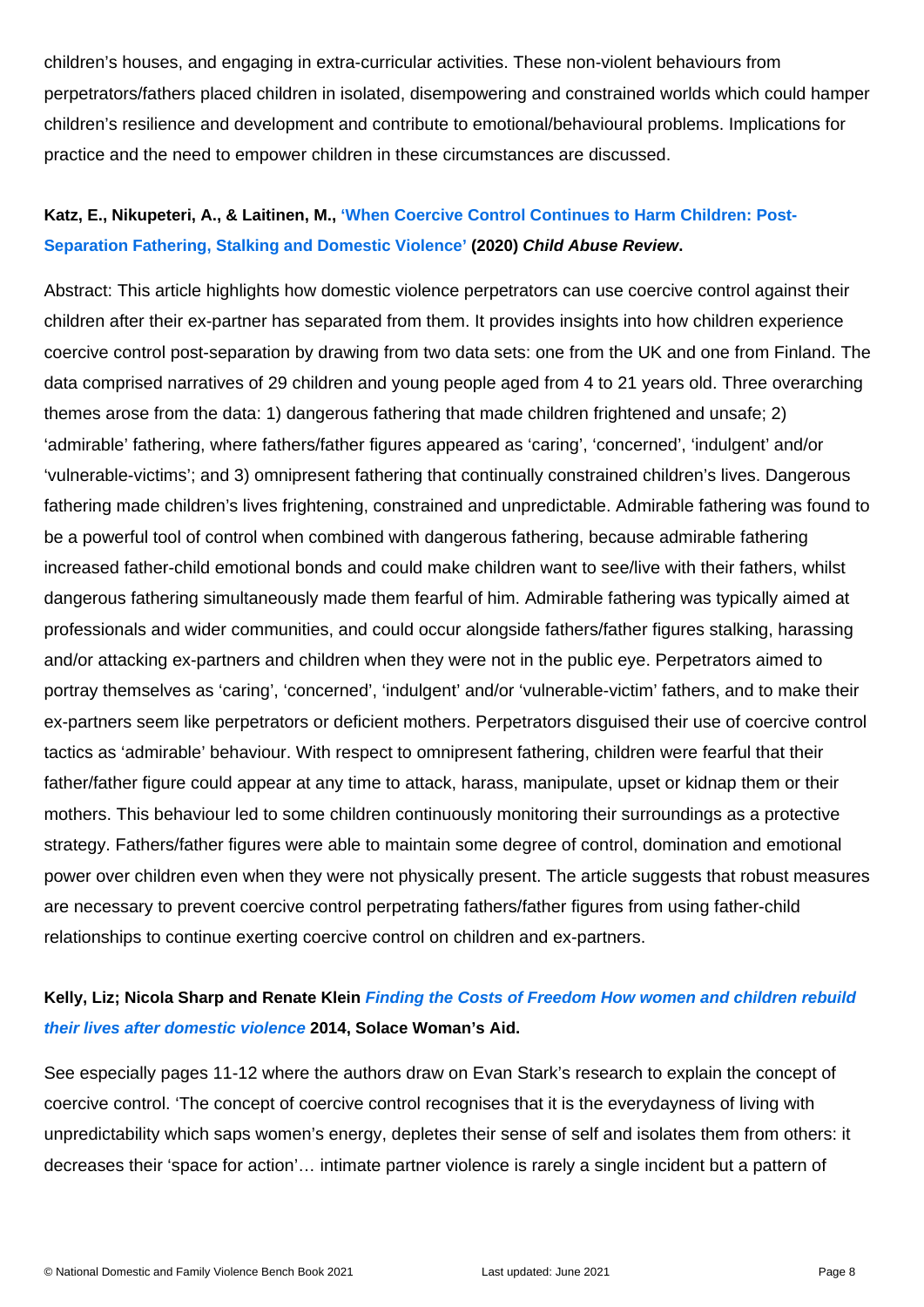behaviour that extends beyond physical force, beyond the home and beyond the duration of a relationship. The concept of 'coercive control' is particularly insightful since he argues that physical and sexual abuse is interwoven with three equally important tactics: control, intimidation and isolation. It is their toxic combination which entraps leading him to argue that domestic violence is not a simple crime of assault but a 'liberty crime' which creates conditions of un-freedom … Coercive control is distinctive in that it draws on personalised knowledge of women's movements, habits, resources and vulnerabilities.' (references removed).

Myhill A, Hohl K. The ["Golden Thread": Coercive Control and Risk Assessment for Domestic Violence](https://journals.sagepub.com/doi/10.1177/0886260516675464) . Journal of Interpersonal Violence . 2019; 34(21-22):4477-4497.

Abstract: Research on risk assessment for domestic violence has to date focused primarily on the predictive power of individual risk factors and the statistical validity of risk assessment tools in predicting future physical assault in sub-sets of cases dealt with by the police. This study uses data from risk assessment forms from a random sample of cases of domestic violence reported to the police. An innovative latent trait model is used to test whether a cluster of risk factors associated with coercive control is most representative of the type of abuse that comes to the attention of the police. Factors associated with a course of coercive and controlling conduct, including perpetrators' threats, controlling behavior and sexual coercion, and victims' isolation and fear, had highest item loadings and were thus the most representative of the overall construct. Sub-lethal physical violence—choking and use of weapons—was also consistent with a course of controlling conduct. Whether a physical injury was sustained during the current incident, however, was not associated consistently either with the typical pattern of abuse or with other contextspecific risk factors such as separation from the perpetrator. Implications for police practice and the design of risk assessment tools are discussed. We conclude that coercive control is the "golden thread" running through risk identification and assessment for domestic violence and that risk assessment tools structured around coercive control can help police officers move beyond an "incident-by-incident" response and toward identifying the dangerous patterns of behavior that precede domestic homicide.

Sheehy, E 2021, ['Criminalizing Coercive Control within the Limits of Due Process'](https://scholarship.law.duke.edu/dlj/vol70/iss6/2/), Duke Law Journal, vol. 70, no. 6, pp. 1221–1295.

Abstract: Sociological literature on domestic abuse shows that it is more complex than a series of physical assaults. Abusers use "coercive control" to subjugate their partners through a web of threats, humiliation, isolation, and demands. The presence of coercive control is highly predictive of future physical violence and is, in and of itself, also a violation of the victim's liberty and dignity. In response to these new understandings the United Kingdom has recently criminalized nonviolent coercive control, making it illegal to, on two or more occasions, cause "serious alarm or distress" to an intimate partner that has a "substantial effect" on their "day-to-day activities." Such a vaguely drafted criminal statute would raise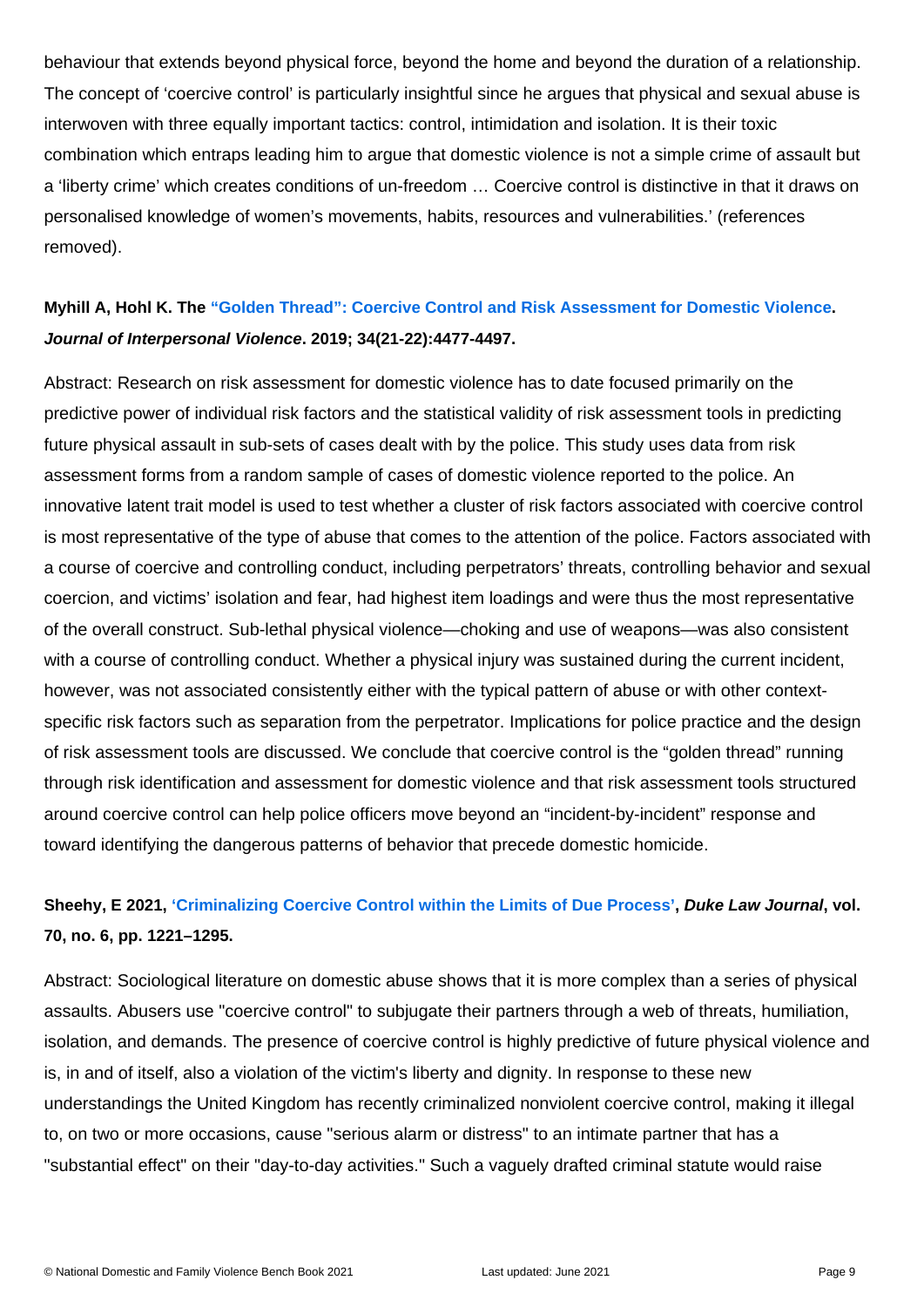insurmountable due process problems under the U.S. Constitution. Should the states wish to address the gravity of the harms of coercive control, however, this Article proposes an alternative statutory approach. It argues that a state legislature could combine the due process limits of traditionally enterprise-related offenses such as fraud and conspiracy with the goals of domestic abuse prevention to create a new offense based upon the fraud-like nature of coercively controlling behavior. It argues that the most useful legal framework for defining coercive control is similar to that of common law fraud, and that legislatures should adapt the scienter requirements of fraud to the actus reus of coercive control. In so doing, this Article also argues that it is risky for legislatures to punish gender-correlated offenses with specialized legal solutions, rather than recognizing the interrelationship between such offenses and other well-established crimes.

Stark, Evan, Coercive Control: How Men Entrap Women in Personal Life (Oxford University Press, 2007).

This book is a key text on domestic and family violence. Although Stark is based in the United States his work has been highly influential in Australia. In this book Stark explains that domestic and family violence is a pattern of controlling behaviours more akin to terrorism and hostage-taking. Drawing on court records, interviews, and FBI statistics, Stark details coercive strategies that men use to deny women their very personhood, from food logs to micromanaging dress, speech, sexual activity, and work. Stark urges us to move beyond the injury model and focus on this form of victimization. Stark reframes abuse as a liberty crime rather than a crime of assault. He explains how the perpetrator is able to control the victim through a variety of techniques which essentially lead to deprivation of liberty (pp373-374).

Stark Evan, Hester Marianne. [Coercive Control: Update and Review](https://journals.sagepub.com/doi/full/10.1177/1077801218816191) . Violence Against Women. 2019;25(1):81-104.

This article reviews the background, introduction, and critical response to new criminal offenses of coercive control in England/Wales and Scotland. How the new Scottish offense is implemented will determine whether it can overcome the shortcomings of the English law. We then review new evidence on four dimensions of coercive control: the relationship between "control" and "violence," coercive control in samesex couples, measuring coercive control, and children's experience of coercive control. Coercive control is not a type of violence. Indeed, level of control predicts a range of negative outcomes heretofore associated with physical abuse, including post-separation violence and sexual assault; important differences in coercive control dynamics distinguish male homosexual from lesbian couples; measuring coercive control requires innovative ways of aggregating and categorizing data; and how children experience coercive control is a problem area that offers enormous promise for the years ahead.

Walklate Sandra and Kate Fitz-Gibbon (2019) ['The criminalisation of coercive control: The power of law?'](https://www.crimejusticejournal.com/article/view/1205) International Journal for Crime, Justice and Social Democracy 8(4): 94-108.

Abstract: Making sense of intimate partner violence has long been seen through the lens of coercive